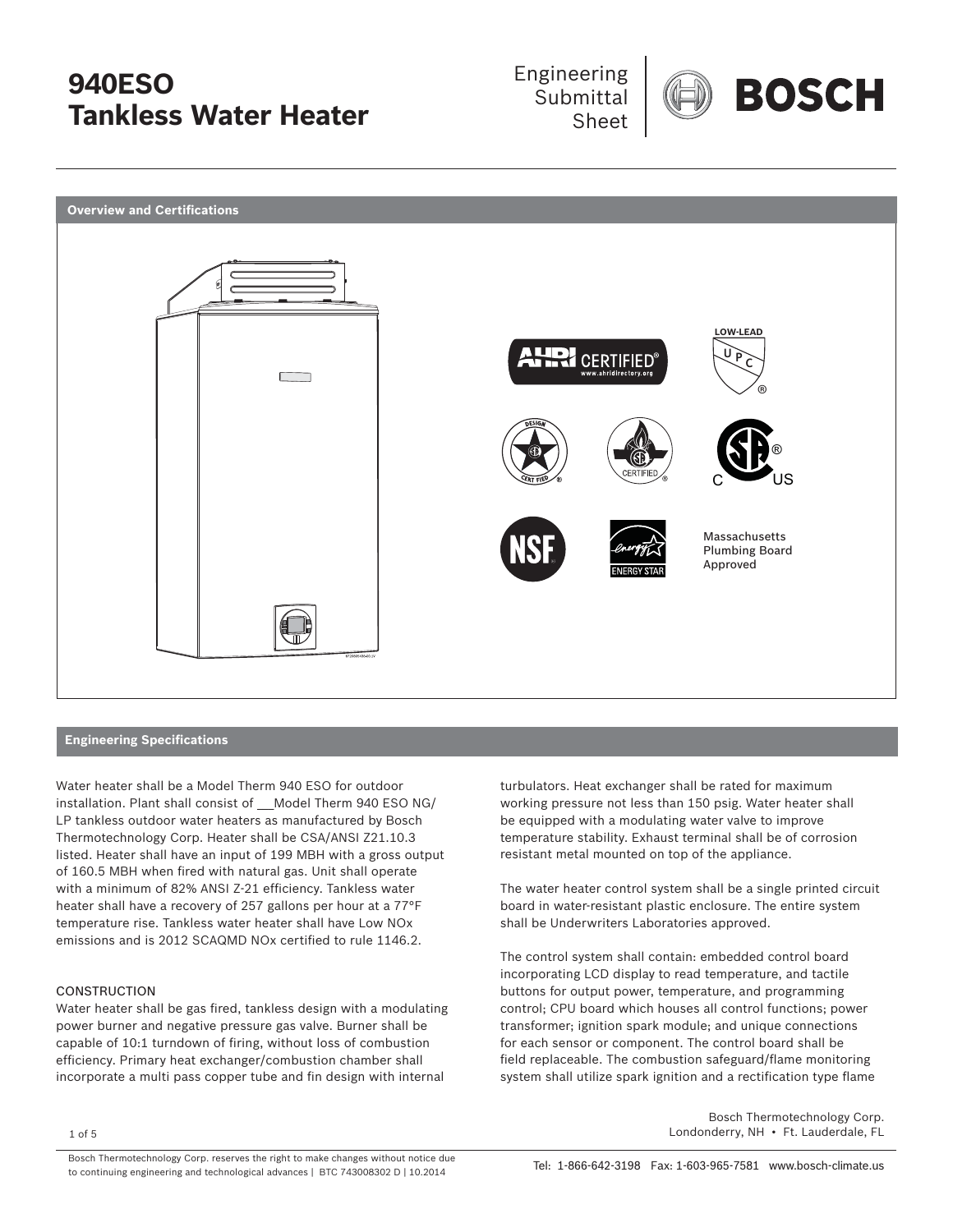

#### **Engineering Specifications**

sensor. The control panel hardware shall support wireless remote communications if the wireless module is installed. The controls shall include extensive self-diagnostic capabilities that incorporate a minimum of 18 separate fault codes and 8 programmable system categories.

The water heater comes equipped with power cord and shall operate on 120V/1/60Hz electrical service.

#### INSTALLATION

All aspects of installation of Water Heater Plant shall be in strict accordance with manufacturer's instructions. Materials shall conform to all manufacturer's recommendations including a manufacturer listed vent system.

Water heater plant piping shall be field constructed of materials as specified. Water heater shall be installed with individually isolating shutoff valves for service and maintenance, and a hot water hose connection for field testing. Unit shall have an ASME approved temperature/pressure relief valve with a setting of 150 psig. Water heater shall require a minimum gas pressure of 3.5" W.C. (Natural Gas) at 1,000 scfh (full load rated capacity).

#### MODE OF OPERATION

Heater shall include integral factory wired operating controls to control all operation and energy input. Control of discharge water temperature shall be set through an internal setpoint with a field adjustment of 100°F to 140°F. A high temperature accessory shall be available that when installed allows for field selectable discharge set point temperatures between 100°F and 184°F. Heater shall be capable of maintaining the outlet temperature within an accuracy of  $\pm 2^{\circ}F^*$ . This shall be accomplished by modulation of firing rate from 100% to 10% of rated input. Unit shall operate with an Inverse Efficiency Curve, with maximum efficiency achieved at minimum firing input.

#### CONTROLS INTEROPERABILITY

The control board may be linked to other Bosch tankless water heaters through the use of a cascading kit. This accessory shall cause the unit to perform as described above while activating or deactivating other units in the system. Additional Bosch tankless water heaters shall be plumbed in parallel and located near the main unit.

#### WARRANTY

The heat exchangers shall carry a 15-year limited warranty against leakage due to defects in materials or workmanship or corrosion in a residential, non-direct recirculation system, subject to the manufacturer's water quality requirements. All other parts and components shall carry a 5 year limited warranty against defects in materials or workmanship.

#### OR

The heat exchangers shall carry a 5-year limited warranty against leakage due to defects in materials or workmanship or corrosion in a commercial installation, subject to the manufacturer's water quality requirements. All other parts and components shall carry a 5 year limited warranty against defects in materials or workmanship.

\* based on static stability test

2 of 5

 Bosch Thermotechnology Corp. Londonderry, NH • Ft. Lauderdale, FL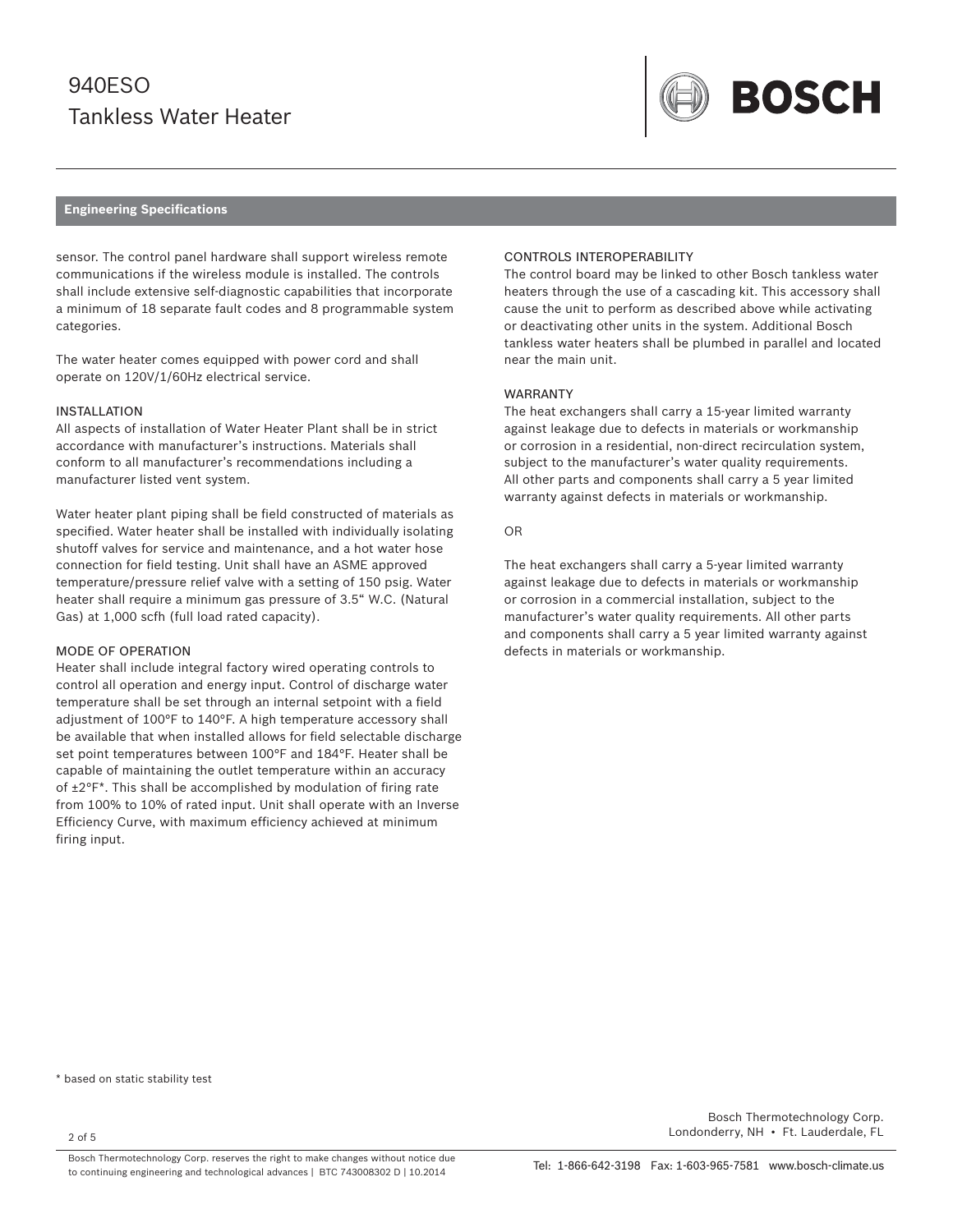



| Dimensions |        |                  |                 |                 |                |                 |        |                |              |                 |                |                     |                 |                 |
|------------|--------|------------------|-----------------|-----------------|----------------|-----------------|--------|----------------|--------------|-----------------|----------------|---------------------|-----------------|-----------------|
|            | Unit   | A                | B               | $\sim$<br>ັ     | D              | -               |        | G              | н            |                 | v              | $\overline{a}$<br>n |                 | M               |
| Value      | Inches | $35\frac{5}{16}$ | $18\frac{3}{4}$ | $12\frac{1}{8}$ | $5\frac{5}{8}$ | $12\frac{1}{2}$ | $12\%$ | $5\frac{1}{4}$ | $2^{3}/_{4}$ | $6\frac{5}{16}$ | $6\frac{1}{2}$ | $2\frac{1}{16}$     | $4\frac{1}{16}$ | $2\frac{5}{16}$ |

| <b>Performance Data</b> |               |         |  |  |  |
|-------------------------|---------------|---------|--|--|--|
|                         | Unit          | Value   |  |  |  |
| Maximum gas input       | <b>BTU</b>    | 199,000 |  |  |  |
| Minimum input           | <b>BTU</b>    | 19,900  |  |  |  |
| Maximum output          | <b>BTU</b>    | 160,500 |  |  |  |
| Minimum output          | <b>BTU</b>    | 18,300  |  |  |  |
| Thermal efficiency      | $\frac{0}{0}$ | 82      |  |  |  |

3 of 5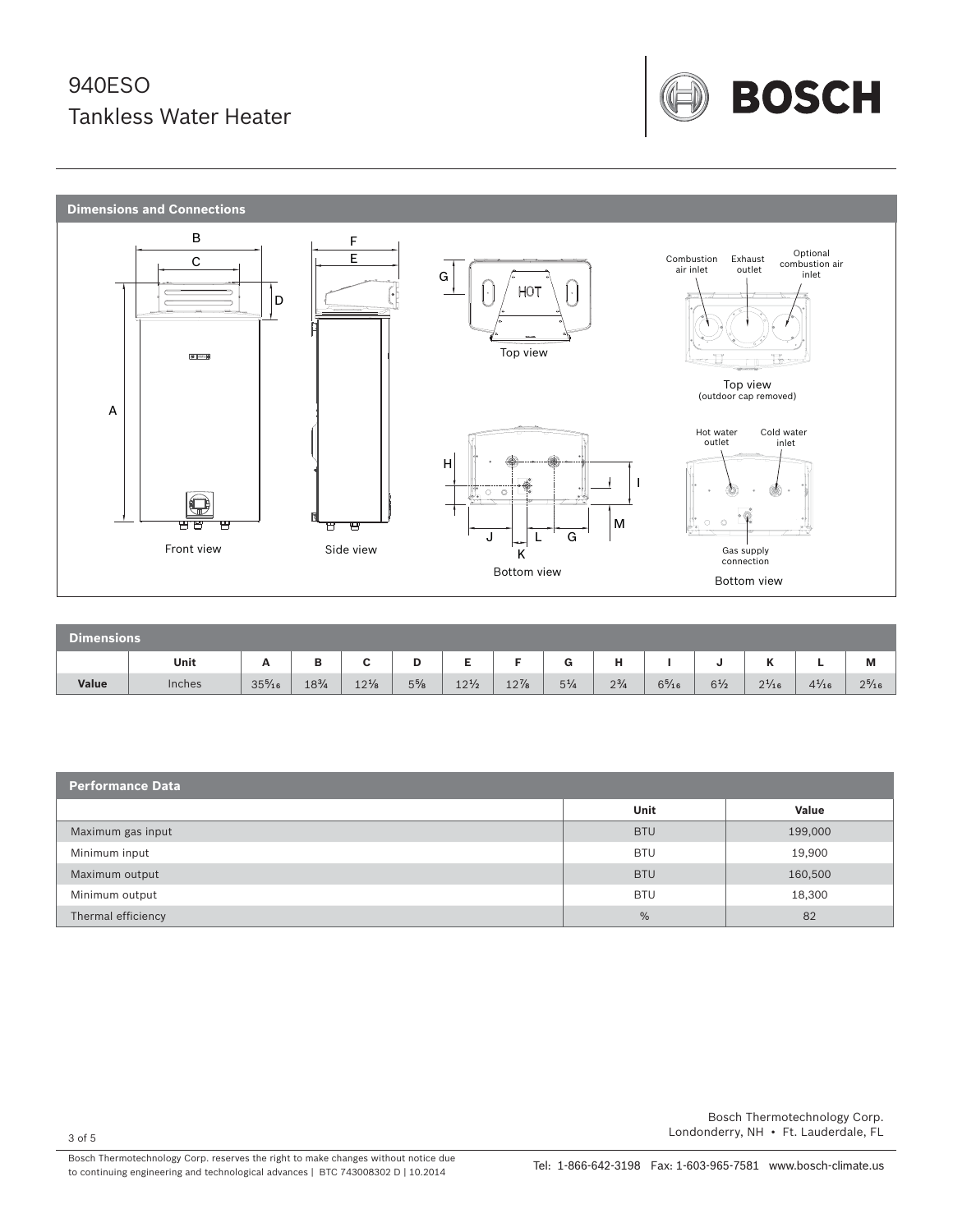

| <b>Operational Data</b>                   |                          |            |  |  |  |
|-------------------------------------------|--------------------------|------------|--|--|--|
|                                           | Unit                     | Value      |  |  |  |
| 940 ESO NG / Natural Gas - part number    | $\qquad \qquad -$        | 7738000001 |  |  |  |
| 940 ESO LP / Liquid Propane - part number | $\overline{\phantom{a}}$ | 7738000002 |  |  |  |
| Weight                                    | $\mathsf{lbs}$           | 67         |  |  |  |
| Electrical voltage mains                  | VAC / Hz                 | 120/60     |  |  |  |
| Power consumption max load                | $\overline{A}$           | $\leq 2.5$ |  |  |  |
| Power consumption idle                    | mA                       | 40         |  |  |  |
| Min. Inlet gas pressure NG / LP           | Inch W.C.                | 3.5/8      |  |  |  |
| Max. Inlet gas pressure NG / LP           | Inch W.C.                | 10.5 / 13  |  |  |  |
| Maximum Output Temperature                | $^{\circ}$ F             | 140        |  |  |  |
| Max. Working pressure                     | psi                      | 150        |  |  |  |
| Min. Working pressure                     | psi                      | 30         |  |  |  |
| Min. Activation rate                      | <b>GPM</b>               | 0.5        |  |  |  |
| Relief valve pressure rating              | psi                      | 150        |  |  |  |

### **Clearances**



Bosch Thermotechnology Corp. reserves the right to make changes without notice due to continuing engineering and technological advances | BTC 743008302 D | 10.2014 Tel: 1-866-642-3198 Fax: 1-603-965-7581 www.bosch-climate.us

 Bosch Thermotechnology Corp. Londonderry, NH • Ft. Lauderdale, FL